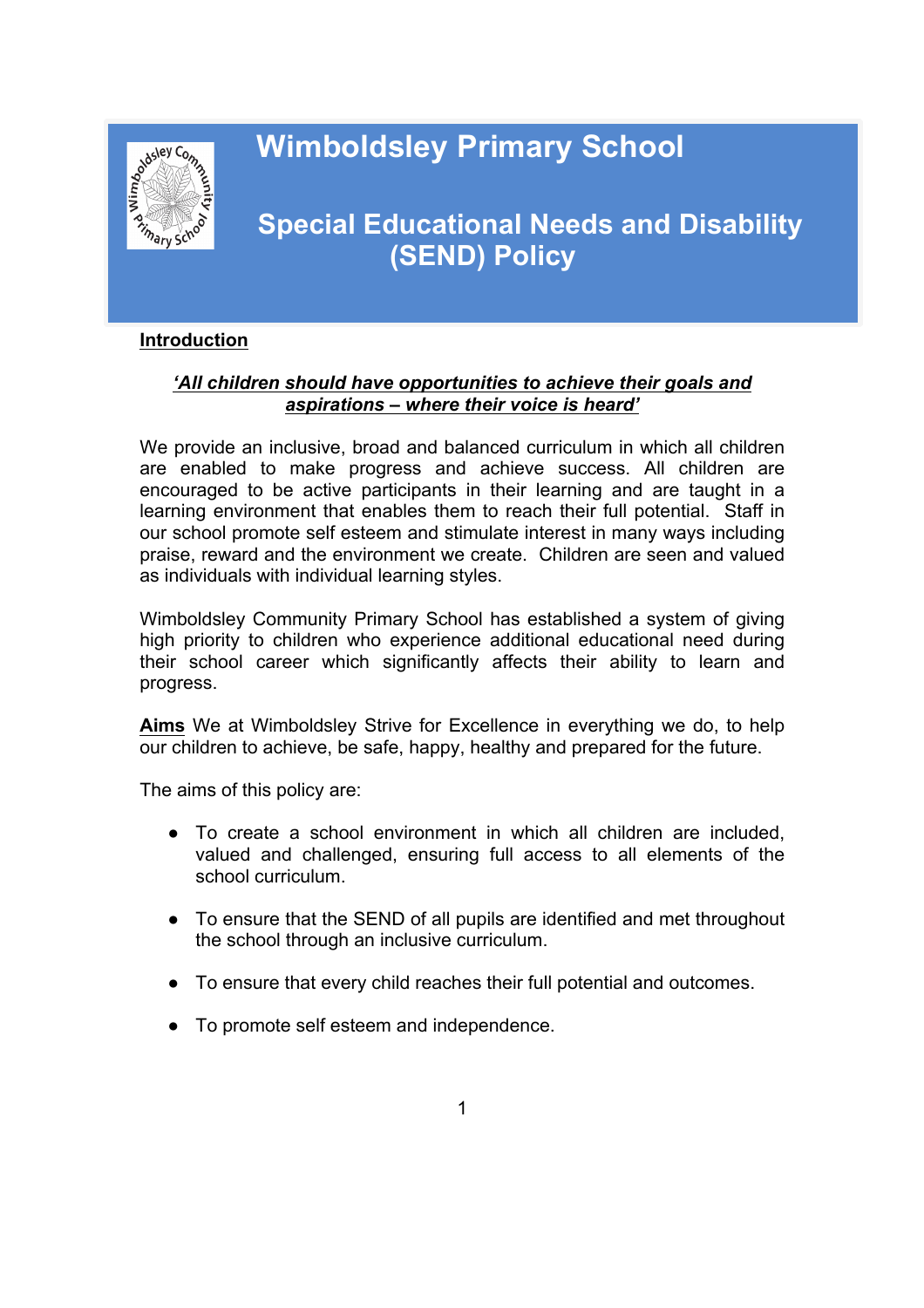- To help children to acquire skills, concepts and knowledge relevant to future life.
- To regularly review and evaluate children's progress and to work in partnership with parents and children
- To identify the roles and responsibilities of staff in providing for children with SEND.

# **Objectives**

As a school we aim to meet the (Special Educational) Needs of all pupils. This will be achieved by:

- Offering all pupils access to a broad, balanced curriculum that provides every pupil with the opportunity to experience success in learning and to attain their full potential.
- Deploying a range of teaching and learning styles so that all pupils can take part in lessons fully and effectively, providing equality of opportunity.
- Setting aspirational yet attainable targets.
- Closely monitoring all pupils who are not making adequate progress and putting appropriate intervention into place.
- Working closely with all parents, listening to their views so as to build on children's previous experiences, knowledge, understanding and skills so that they develop in all aspects of the curriculum.
- Enabling teachers to make appropriate provision for all their pupils through the provision of appropriate support, information and advice.
- Ensuring pupils with any additional educational need are fully integrated into the life of the school and the curriculum.
- Helping pupils to manage their behaviours that hinder their learning
- Liaising with outside agencies to ensure high quality provision.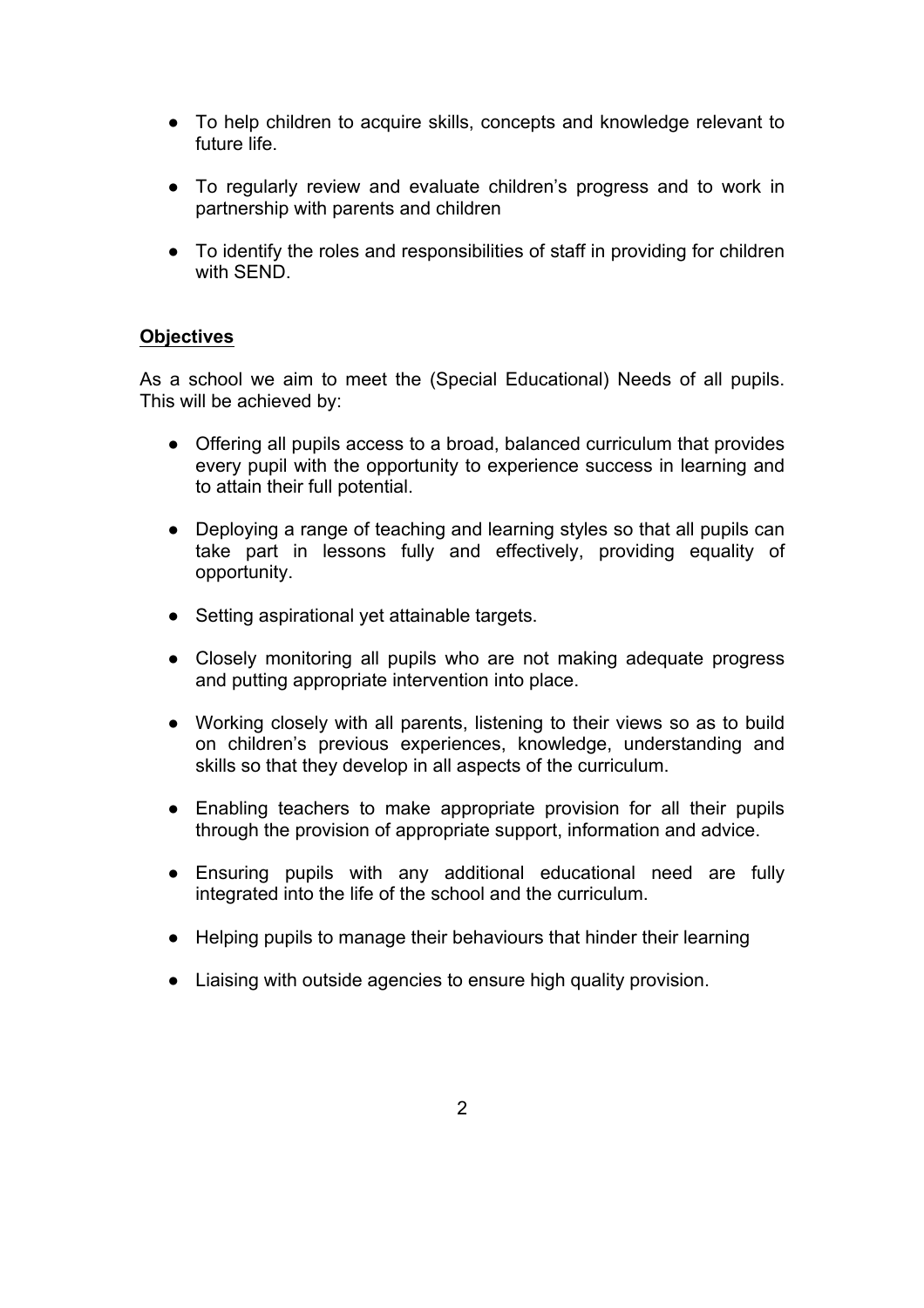# **Definition of SEND**

The Special Educational Needs Code of Practice 2014 states 'a child has special educational needs if they have a learning difficulty or disability which calls for special educational provision to be made for them.'

A child may be considered as having a learning difficulty if they:

(a) have a significantly greater difficulty in learning than the majority of children of the same age; or

(b) have a disability which prevents or hinders the child from making use of educational facilities of a kind generally provided for children of the same age in schools within the area of the local education authority

(c) is under compulsory school age and falls within the definition at (a) or (b) above or would so do if special educational provision was not made for the child.

# **Co- ordination of SEND provision:**

- The SENCO at Wimboldsley school is Mrs K Barr with a distributed leadership of SEN support from specific staff across the school.
	- ➢ overseeing the day-today operation of the SEND policy
	- ➢ co-ordinating provision for children with SEND
	- $\ge$  ensuring there is liaison with parents and other professionals in respect of children with SEND,
	- ➢ managing learning teaching assistants
	- $\geq$  advising and supporting other practitioners in the school,
	- ➢ liaising and advising colleagues
	- $\ge$  contributing to the CPD of the staff,
	- $\ge$  ensuring that appropriate support is in place. information about children with SEND is collected, recorded and updated
	- ➢ liaising with external agencies including the LEA's and educational psychology services, health and social services, and voluntary bodies.
	- ➢ overseeing records of all children with SEND and completing documentation requested by Cheshire West and Chester County Council

Multi-disciplinary/interagency co-operation is in place to ensure provision meets the needs of the children with SEND. We link with other schools, special schools, voluntary organisations, health and social service departments, and the LA. We work on a regular basis with the following: Educational Psychologists, Inclusion and School Improvement Services, Behaviour Support Team, Speech and Language services etc.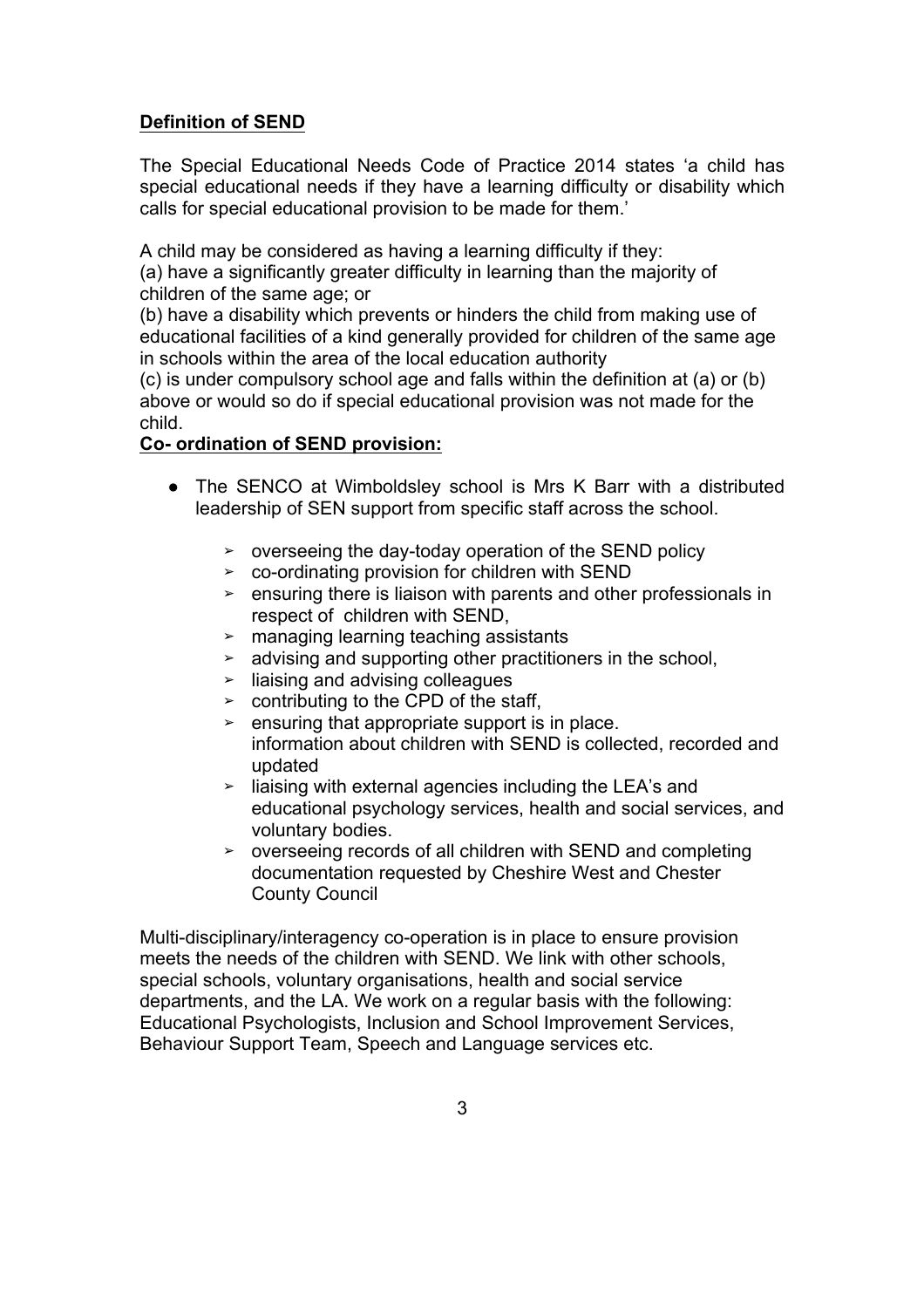## **The role of the governing body and head teacher:**

The governor with responsibility for SEND is Mrs J Darlington.

The governing body should:

- $\geq$  Ensure that provision is made for pupils who have SEND
- $\geq$  Ensure that the needs of pupils with SEND are made known to all who are likely to teach them.
- $\geq$  Ensure that teachers are aware of the importance of identifying, and providing for, those children with SEND
- ➢ Consult the LA and the governing bodies of other schools, when necessary or desirable in the interests of co-ordinated special educational provision in the area as a whole
- $\geq$  Ensure that a pupil with SEND joins with all pupils in the activities of the

school together, so far as is reasonably practical and compatible with the child receiving the SEND provision their learning needs call for and the efficient education of the pupils with whom they are educated and the efficient use of resources

- ➢ Report to parents on the implementation of the school's policy for pupils with SEND
- ➢ Have regard to the Code of Practice when carrying out its duties to pupils with SEND
- $\geq$  Ensure that parents are notified of the decision of any extra provision being made for their child
- ➢ Review the SEN Information Report annually.

Governors are involved in developing and monitoring the policy. They are kept up to date and knowledgeable about the provision, deployment of funding, equipment and personnel resources.

The quality of SEND provision is continually monitored, evaluated and reviewed. SEND provision is an integral part of the School Development Plan.

#### **Admissions:**

- $\geq$  Provision for children with SEND is a matter for the school as a whole.
- $\geq$  We welcome all children to our school and endeavour to ensure that appropriate provision is made to cater for their needs.
- ➢ All children with SEND play a full part in the daily life of the school and are encouraged to join in all activities. If additional provision is necessary the parents/carers are always informed.
- ➢ Pupils with Individual Pupil Funding and Statements Of Special Educational Need or Education Health Care Plans (EHC plans) are admitted into school and fully integrated.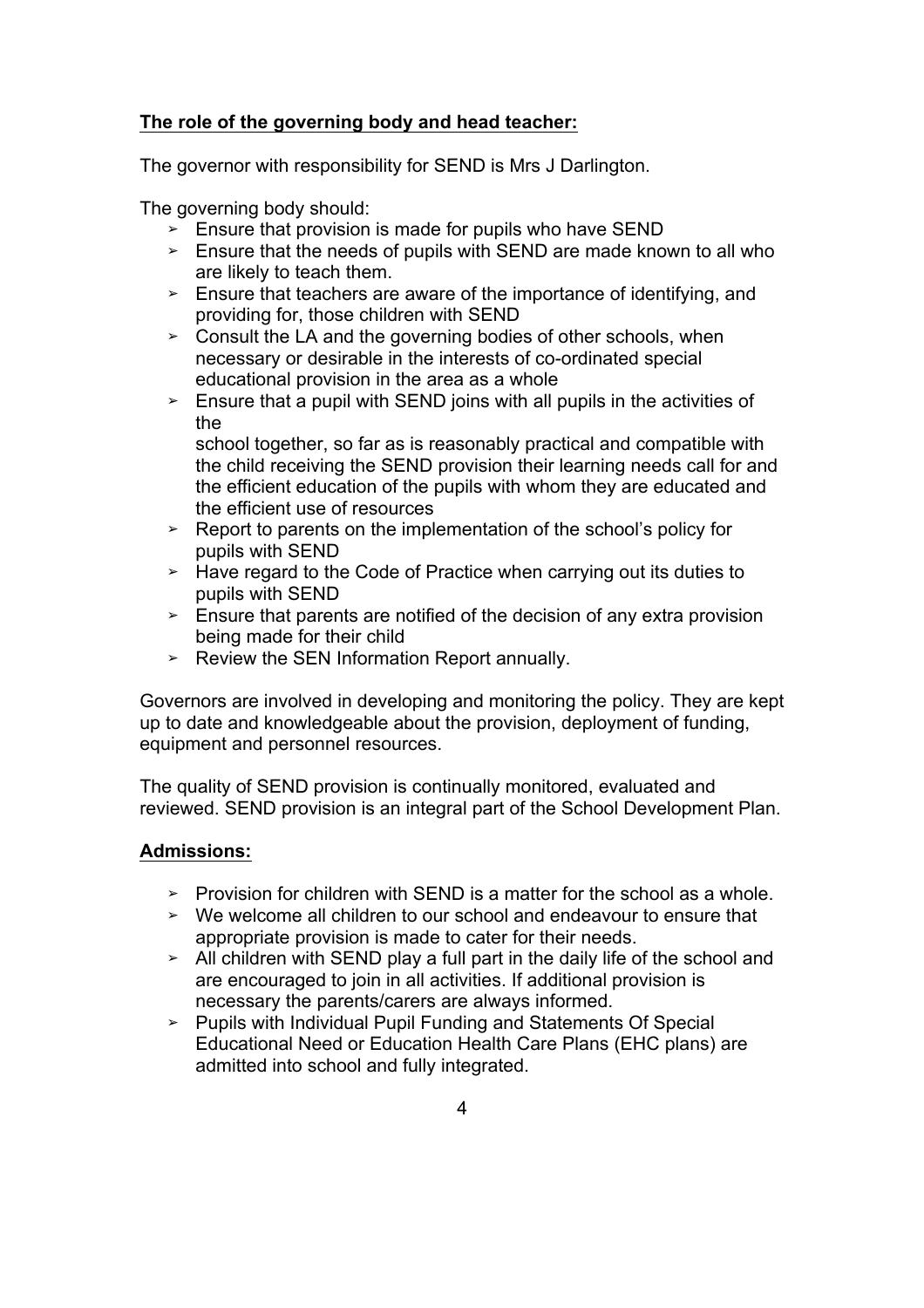## **Specialisms:**

- $\geq$  The school has experience in supporting children with a variety of needs.
- $\geq$  The school is designed to be accessible for all, wheelchair users can access the main classrooms and toilet for the disabled.
- ➢ A Teaching Assistant in Early Years has basic sign language training.

#### **Identification, assessment and review**

#### **Resources:**

- ➢ A proportion of our budget is allocated for resources, which include identified materials for use to support children who need additional or different activities.
- $\geq$  The provision of additional support is made as appropriate from the delegated SEND budget.
- ➢ We intend to develop our resources to support children with SEND that link with priorities stated in the school's development plan.

#### **Identification and Assessment:**

#### **All teachers are teachers of children with SEND. Provision for children with SEND is a whole school responsibility.**

- ➢ We are committed to the early identification and intervention of children who may have SEND.
- $\geq$  If further assessment is required we use a range of formal and informal assessments to help us to determine the child's strengths and areas of SEND. We can then identify and implement the appropriate strategies for the child.
- $\geq$  The graduated response, adopted in the school, recognises that there is a continuum of needs. This is recommended in the SEN Code of Practice and is in line with the Cheshire West and Chester County Council policy.
- ➢ The school follows Chester and Cheshire West County Council's process for identification and assessment of need.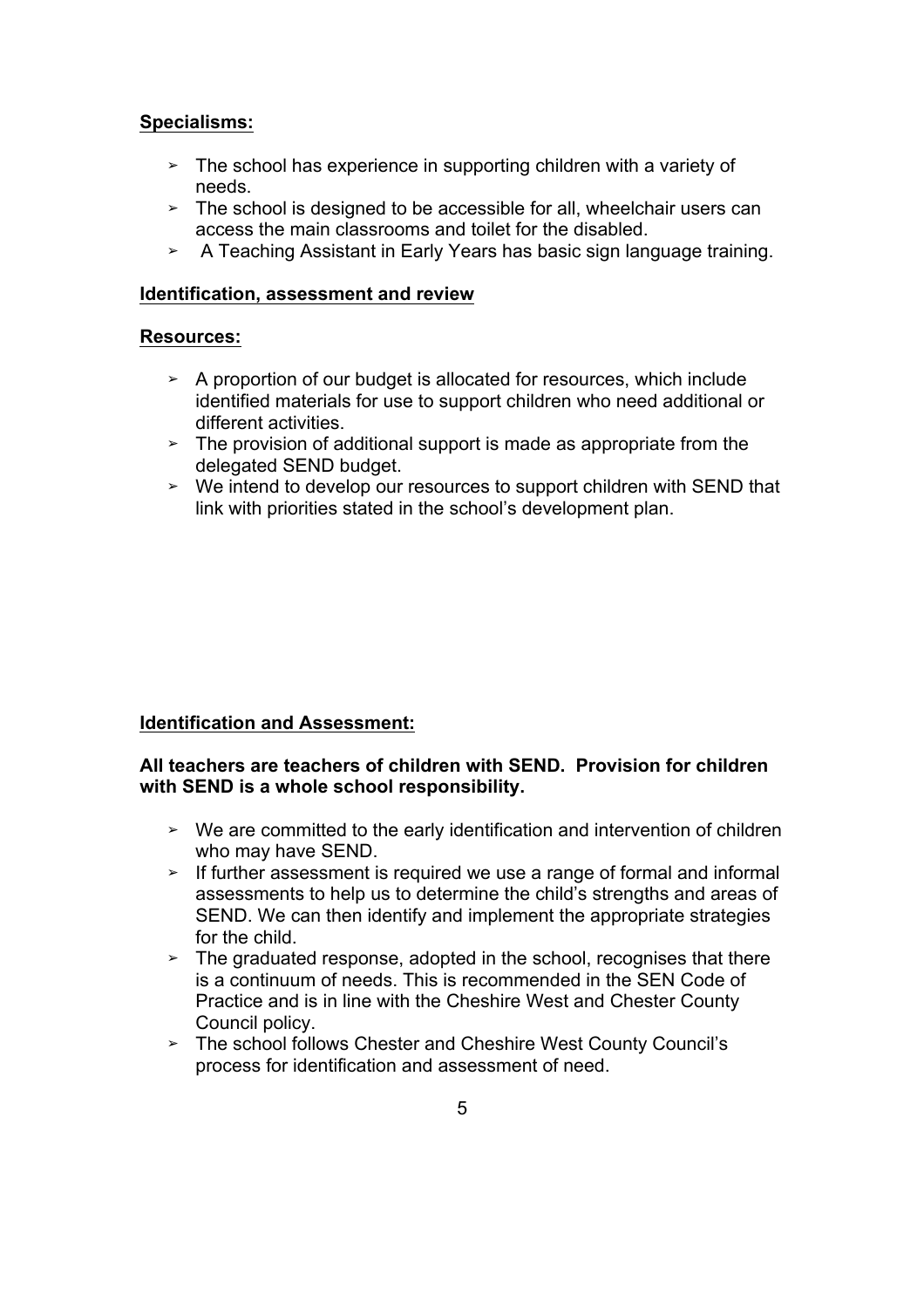❖ **Wave 1: Class Action** –if a teacher identifies a child who may be of concern the child's Assertive Mentoring targets will be reviewed and their needs discussed, adaptations are made and quality first teaching continues. The child is monitored closely.

❖ **Wave 2: SEN Support** – If a child continues to struggle to make progress and Cheshire West and Chester County Council Criteria has been met a plan of support is devised using Assertive Mentoring assessments and targets. This sets out any arrangements that are additional to and different from the usual curriculum.

The teacher liaises with the SENCO, teaching assistant, parents/carers and involves them in setting targets and strategies. These are shared with the child and reviewed each half term/term, or as appropriate.

Further advice and professional support is sought and implemented as is considered necessary for the individual needs of the children.

- ❖ **Wave 3: SEN Support** If adequate progress is not made after intervention and review, the SENCO, teacher and TA in consultation with the parents/carers, may conclude that further support and advice is needed. In some cases, outside professionals from health, social services, support services or the education psychological service may be involved with the child. New targets and support plan is drawn up in consultation with the parents/carers.
- $\geq$  The targets and support are continually under review to ensure success for the child and progress is made. The parents/carers and children are always involved. We follow the four stage review process for every SEND child.

**Assess** – this involves taking into consideration all the information from discussions with parents or carers, the child, the class teacher and Assertive Mentoring assessments.

**Plan** – this stage identifies the barriers to learning, intended outcomes, and details what additional support will be provided to help overcome the barriers. Decisions will be recorded on the child's Assertive Mentoring form and will form the basis for termly review meetings with, held as part of Parent/Teacher Consultations and Children/Staff Conferences.

**Do** – providing the support – extra assistance for learning or learning aids –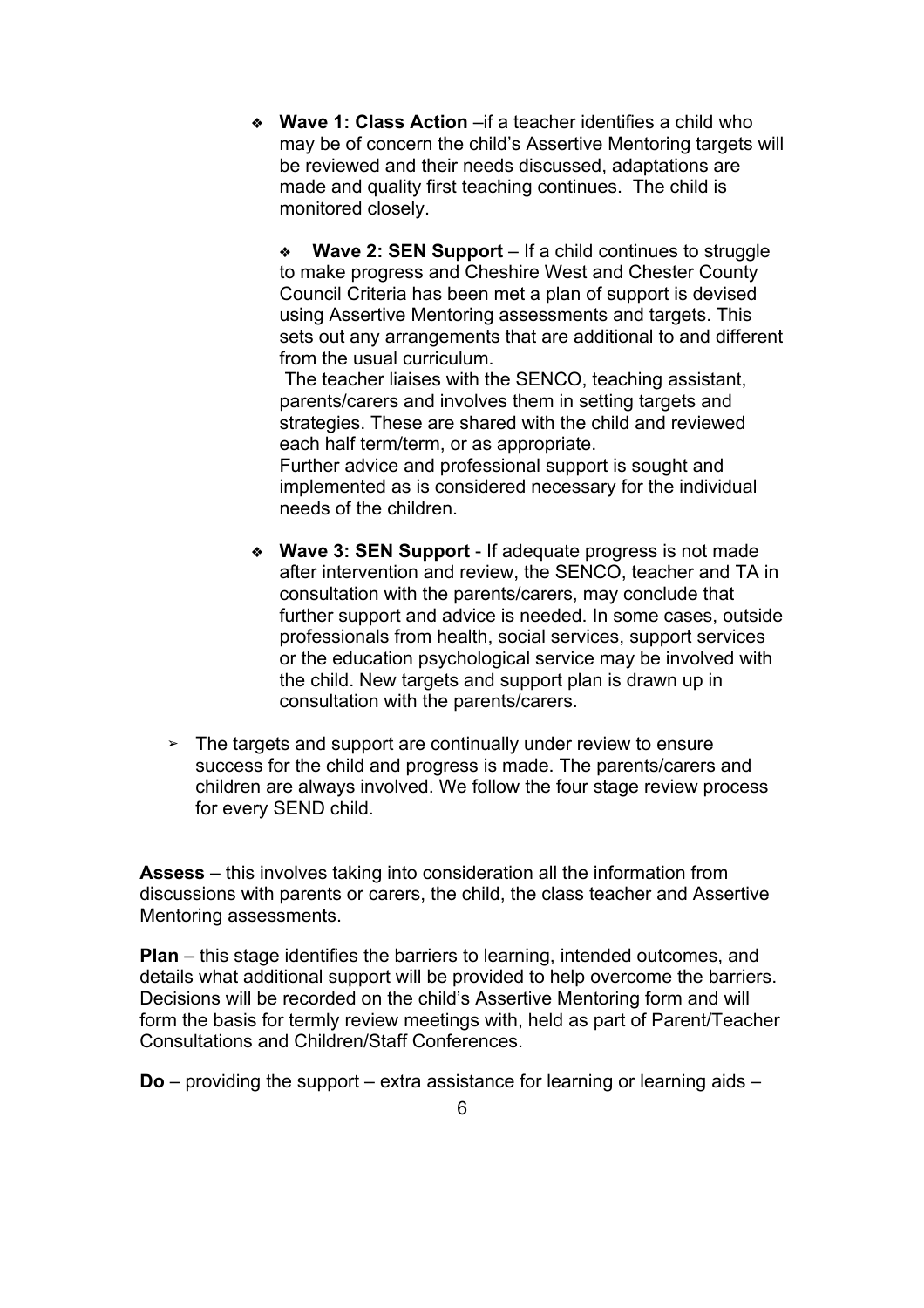as set out in the plan.

**Review** – measuring the impact of support provided, and considering whether changes to that support need to be made. All of those involved – learner, their parents or carer, teacher, TA and SENCO and SEN Lead contribute to this review. This stage then informs the next cycle, if necessary.

In a very few cases it may be necessary for the school to consider, in consultation with the parents and any outside agencies involved, whether an application for Individual Pupil Funding may be necessary. We use the Cheshire West and Chester County Council guidance to help make any such decisions. If, in rare cases, the child's needs are considered to be severe and complex, an Education Health Care plan (EHC plan) may be issued by the local authority in consultation with school and parents/carers and health professionals. When a child is given an EHC plan we use Cheshire West and Chester Council Guidance to allocate a personal budget.

#### **Resolving EHC plan disputes**

We follow Cheshire West and Chester County Council complaints procedures.

#### **Provision for Medical Needs**

#### **Children who have long term medical conditions and who may require on going medication**

A risk assessment is carried out for each child with long term medical conditions that require ongoing medication. This is the responsibility of the class teacher, health and safety co-ordinator and member of staff administrating the medicine. Other medical or social care personnel may need to be involved in the risk assessment (see administering medication policy for further details. We have two members of staff with 'Long Term Medical Condition' Training

#### **Curriculum entitlement:**

➢ All children are entitled to a broad, balanced and relevant curriculum. Progress is continually monitored using a range of assessments including: half termly Assertive Mentoring assessments, observations/baseline assessment/National Curriculum Levels/P. Levels/standardised tests and All information gained is used to support planning in order to aid progress.

#### **Inclusion:**

➢ We strive to create a sense of community and belonging for all our pupils. We have an inclusive ethos with high expectations and suitable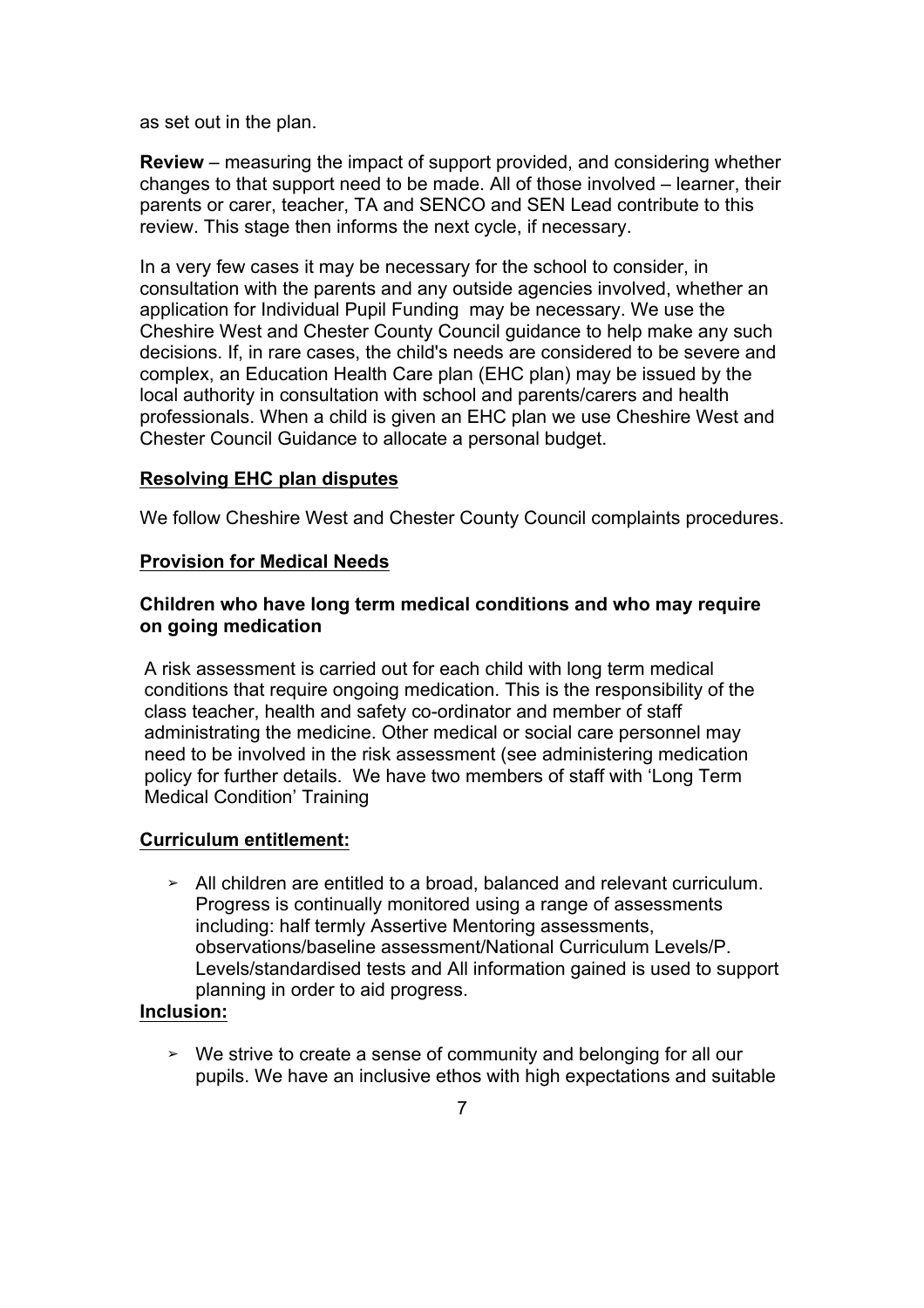targets, a broad and balanced curriculum for all children and systems in place for early identification of barriers to learning. The school has a current Accessibility Plan and Soundfield System is fitted in to classrooms to enable children with hearing impairments to access the curriculum fully.

#### **Evaluation procedures:**

- ➢ The Headteacher, Senior Management Team / Governing Body, will on a termly basis, consider and report on the effectiveness of the work and if any amendments to the SEND Policy need to be made.
- $\geq$  The broad principles and objectives set out in the policy lay the foundation for the criteria by which we evaluate the success of our policy.
- ➢ We continually review and report on the effectiveness of the policy. This includes the numbers of children identified and their progress, materials and equipment used, resource allocation, liaison with other educational establishments and our priorities for the year.
- ➢ The SENCO, SEN Leads and Subject leaders monitor classroom practice/analyse pupil tracker data and test results/identify value added data for pupils with SEND. SEND is part of our school self-evaluation arrangements/is a priority in the School Development Plan.
- ➢ Average Point Score tracking assists in monitoring and evaluating SEND pupil progress. Pupil Tracking is completed termly, monitoring the progress of all children including pupils with SEND, identifying children who exceed or fall below the expected level of progress and intervention is planned accordingly
- ➢ The class teacher,SENCO and SEN Leads track the progress of all SEND pupils, Pupils with Speech and Language difficulties, Vulnerable and Looked After Children, children with medical needs, EAL and Summer Born children on a half termly basis.

#### **Procedures for concerns:**

- $\geq$  We endeavour to do our best for all children but if there are any concerns we encourage those concerned to approach the class teacher in the first instance, the SENCO, the Headteacher or the SEND Governor
- ➢ Parents/carers are informed about the Parent Partnership Service so that they can obtain support, advice and information if they wish.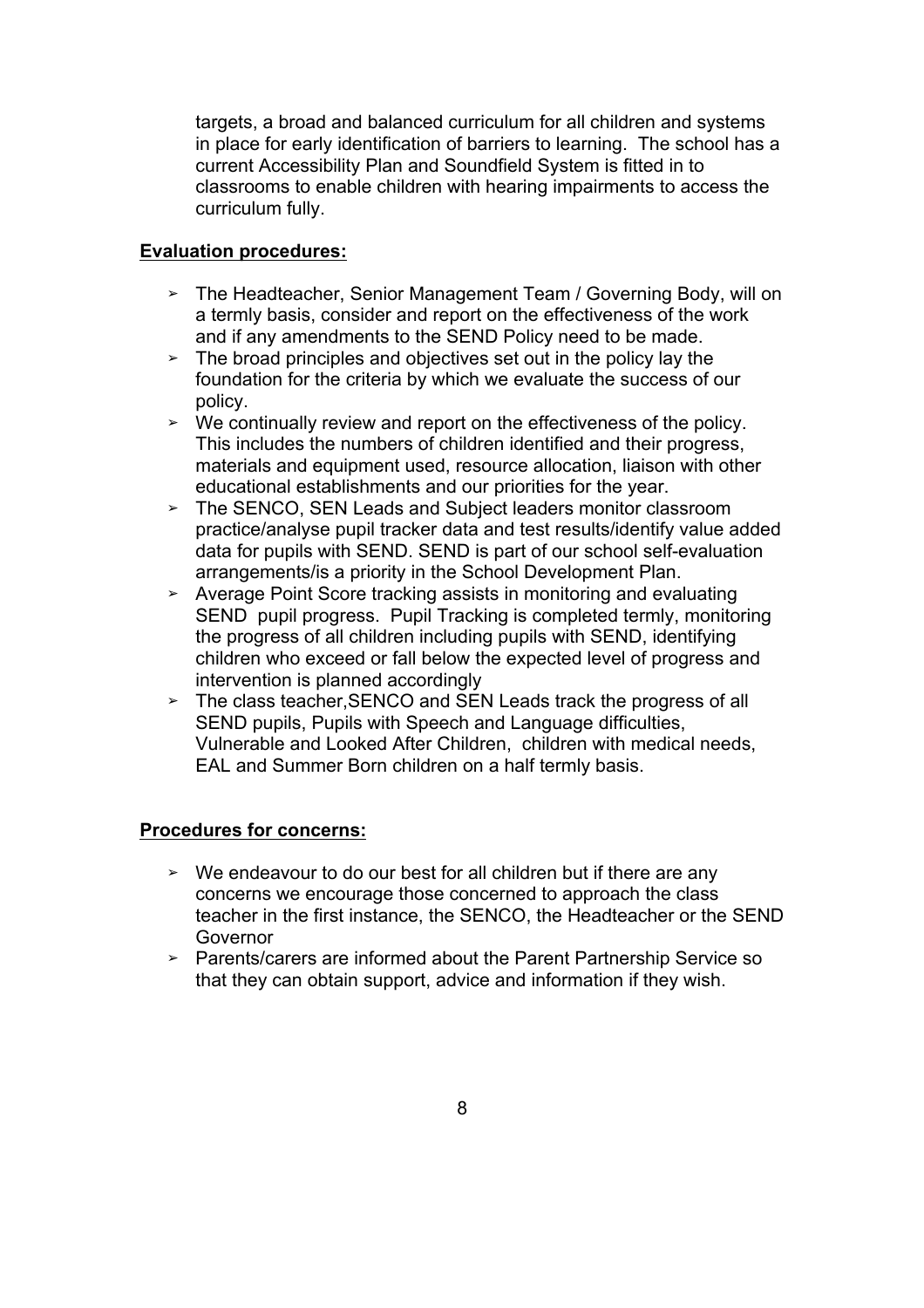# **Staffing policies and partnership with external agencies.**

## **Professional development for staff:**

- ➢ We have a plan for all staff including the SENCO to be involved with further training in line with the priorities identified in the School Development Plan.
- ➢ We have regular staff meetings where SEND issues are discussed. These are related to specific concerns relevant to the needs identified or in ensuring that staff keep up to date with information and legislation.
- $\geq$  The SENCO/SEN Lead attends relevant training and disseminates the details to all the staff as is appropriate or individuals can access training that is necessary for their professional development.
- $\geq$  There is an induction procedure for NQT's and new staff into the school's policy and procedures for SEND.

## **Support services available:**

- ➢ Advice and support from outside agencies is available if requested by the school.
- ➢ The various support services available from the SENCO/SEN Lead
- ➢ We believe that effective action on behalf of children with SEND depends upon close co-operation between the school and other professionals, i.e. the LA, SEN support services, health services, social services, etc.

#### **Links with other agencies:**

- $\geq$  The school is committed to involving parents/carers whenever it is practically possible. This is a commitment to all parents but is especially important in the case of those whose children are identified with SEND.
- $\geq$  Records of all children are sent to the receiving educational establishment for their attention. The SENCO endeavours to discuss with receiving staff any children identified as needing additional or different provision to enable continuity of support.

#### **Partnership with parents:**

- $\geq$  Parents/carers are notified early if we have any concerns and there is always a willingness to listen to issues brought forward for discussion.
- ➢ We share information with parents/carers in informal conversations and individual meetings as well as termly updates.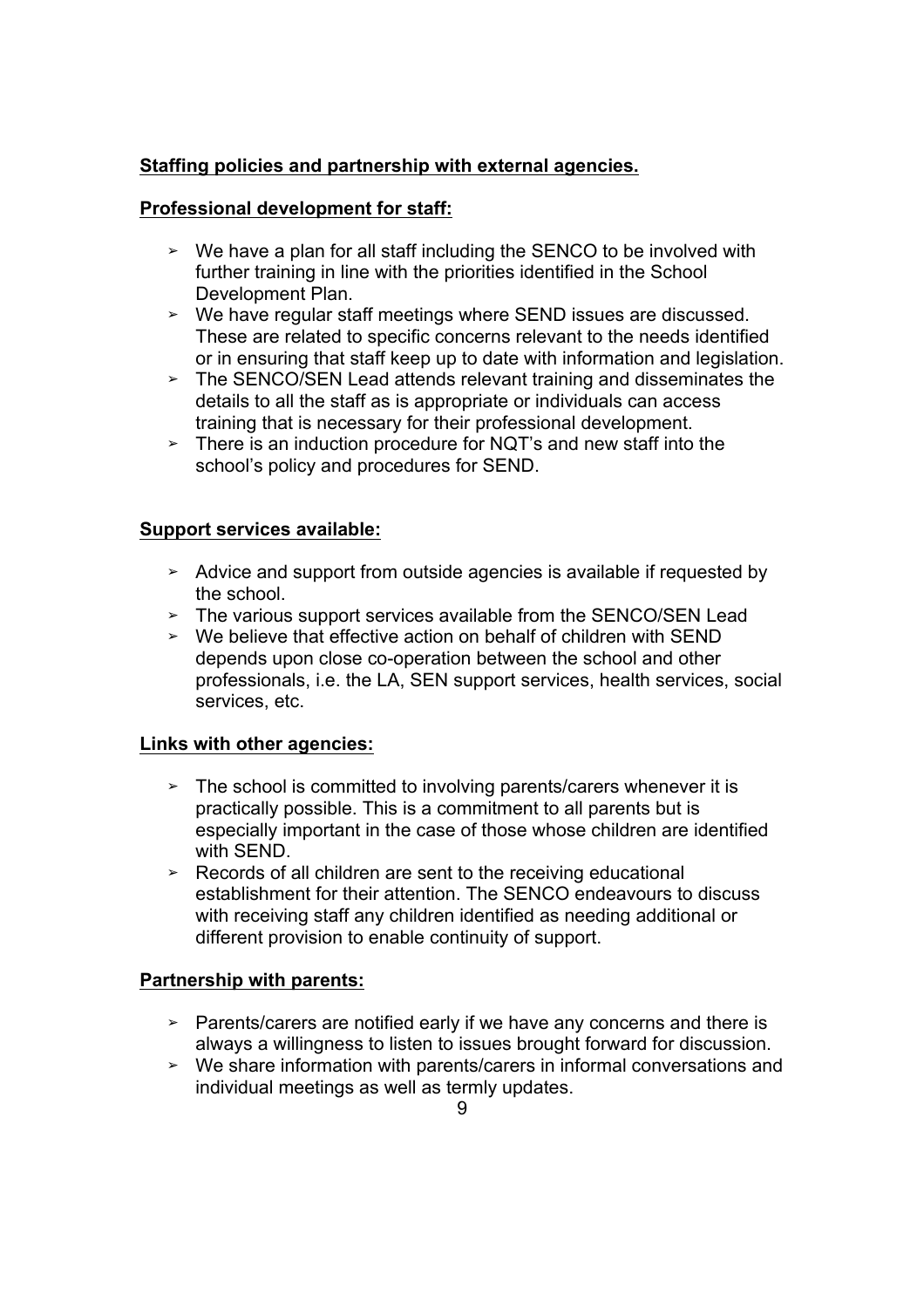- ➢ Parents/carers are invited to review meetings to discuss progress and to be involved in setting targets with appropriate intervention strategies to help the child both in school and at home.
- ➢ Parents/carers are encouraged to use the Parent Partnership Service for support and advice or to bring an appropriate relative/friend to meetings if they wish to do so.
- ➢ We promote a culture of co-operation between parents, schools, LEAs and others. This is important in enabling anyone with SEND to achieve their full potential.
- ➢ We respect the differing perspectives of all parties concerned with children with SEND and seek constructive ways of reconciling different viewpoints.
- ➢ We respect the differing needs of parents/carers such as a disability or communication and linguistic barriers.

## **Pupil participation:**

- ➢ All children have a right to receive and make known information, to express an opinion, and to have that opinion taken into account in any matters affecting them. The views of the children in school are given due weight according to their age, maturity and capability.
- ➢ Pupils participate where possible, in all the decision making processes, including setting targets and contributing to their targets, discussing their choices, assessment of needs and in the review procedures.

#### **Transfer arrangements:**

 $\geq$  We have procedures in place to ensure that transfer arrangements take place with ease and are perceived in a positive light, by all our pupils. We encourage liaison between staff and ensure records contribute to the future planning for the benefit of the pupils.

#### **Teaching Assistants**

Teaching Assistant class support and delivery of target interventions is an essential part of the support we provide for children with SEND.

TA performance in this area is reviewed through observation, intervention analysis and through regular performance management of practice. Higher Level Teaching Assistants support teachers and Senior Management as part of this review process.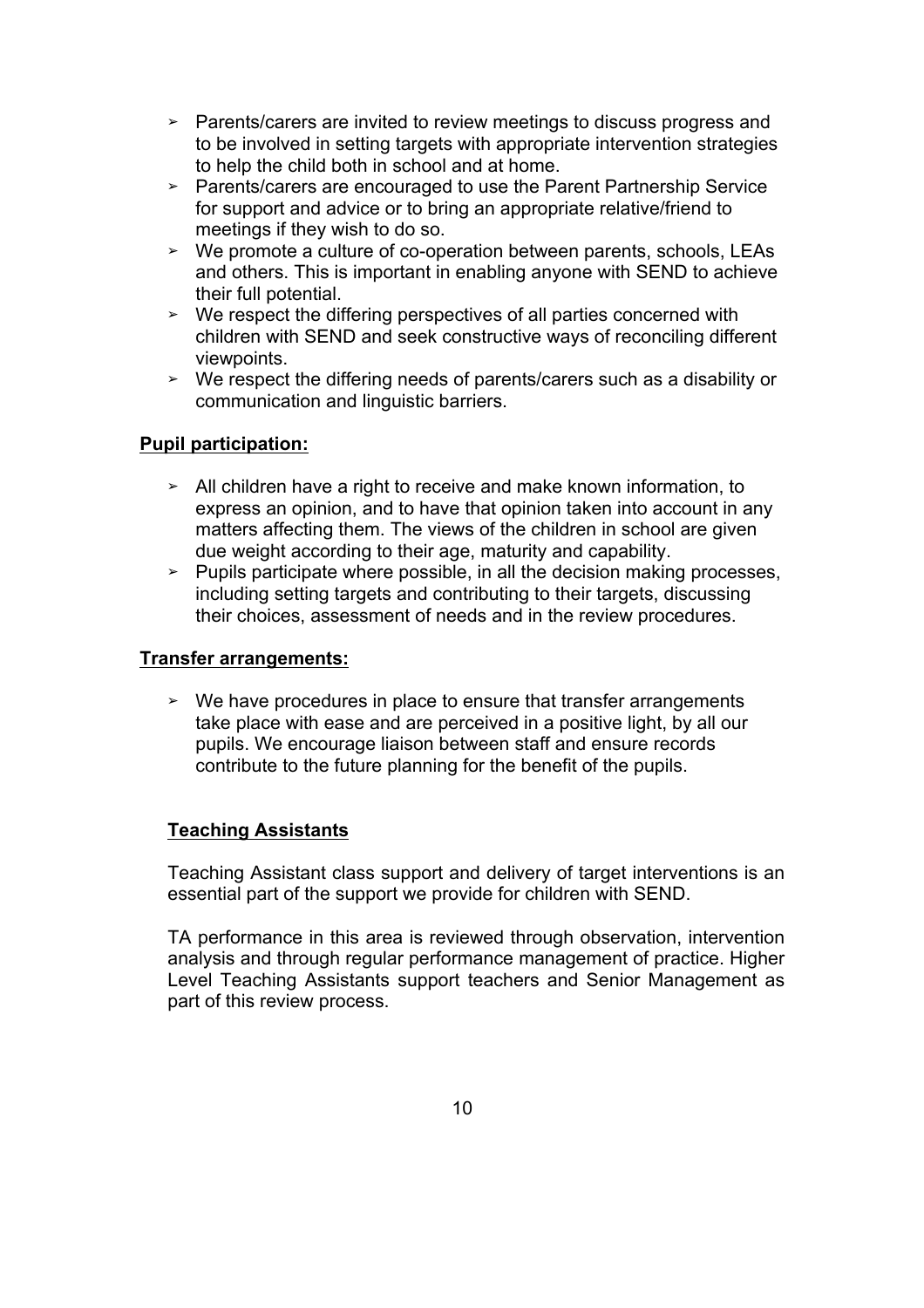#### **Distributed leadership**

Team Leaders are to lead their teams in the Early Identification of Special Educational Needs. With support from SENCO Team Leads:

Using half term assessments from Assertive Mentoring & Pupil Tracker to review the achievement of each child. If a child significantly achieving below National Expectations they are identified for SEN intervention. If a child is significantly & consistently achieving below the expected months in Early Years Team Leaders share professional discussions with class teachers to identify the area of need for each child.

Team leads create a half termly provision map for children with SEND identifying the correct provision, time scale and costs.

Team leads review each child's achievement each half term with class teachers and success of half termly intervention.

Team leads Quality Control class teachers half termly IEP's explaining the support provided for each child and each child's targets.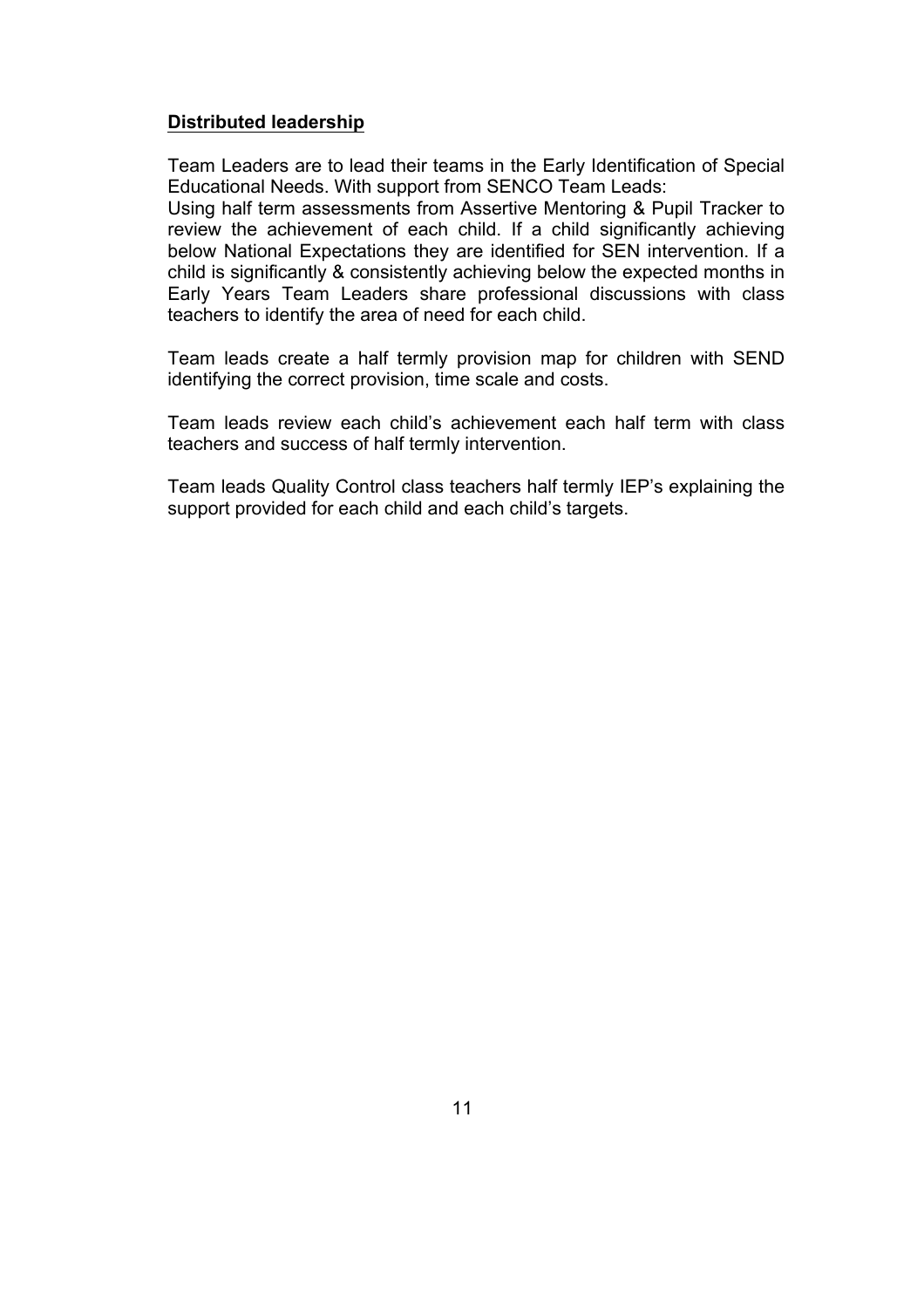#### **Appendices**

#### **Appendix 1**

#### **Process for developing Individual Health Care Plans**

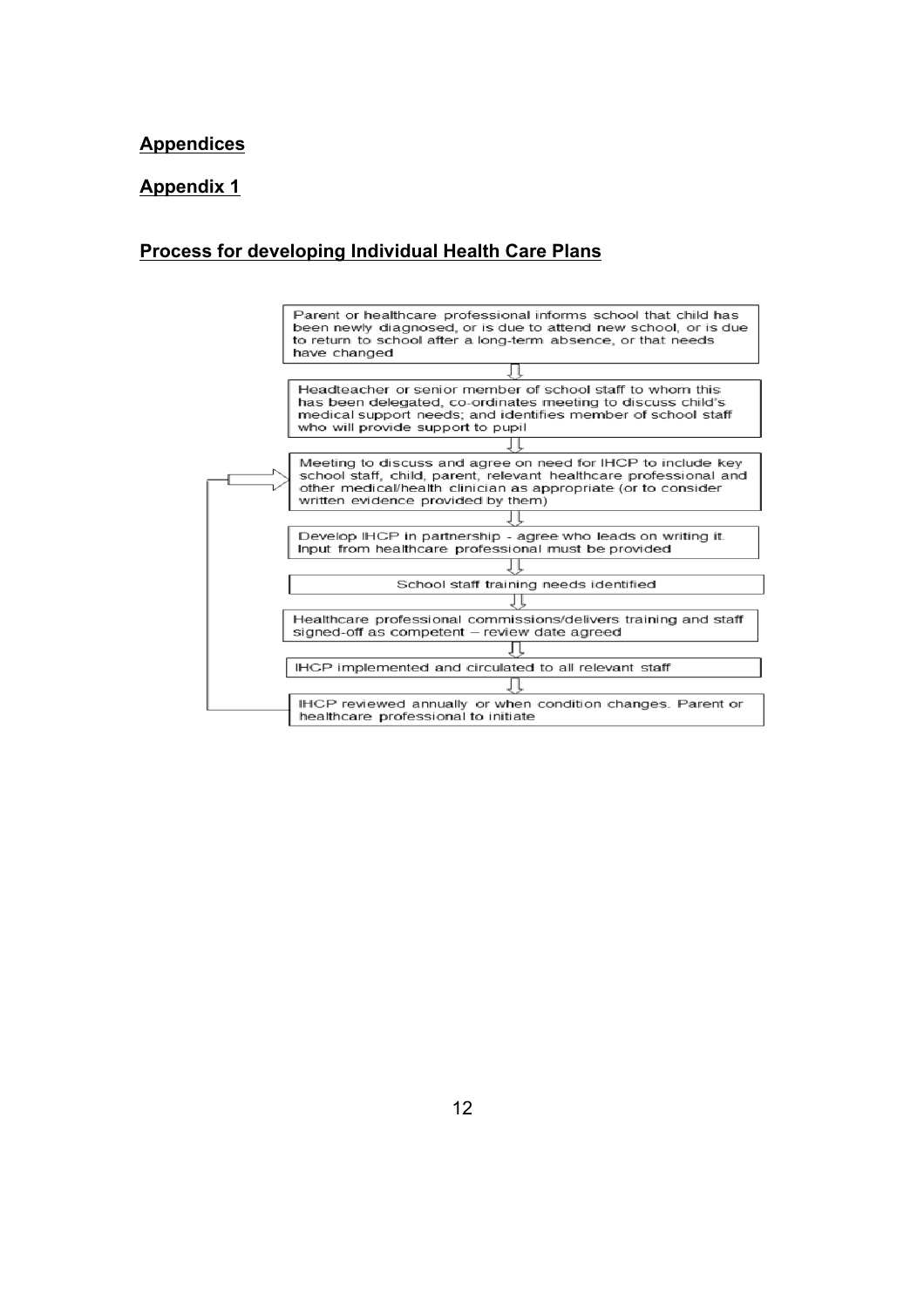# **Appendix 2**

# **SEN Distributed Leadership**

**SENCO** - Mrs K Barr

**SEND Leads** 

Head of School - Miss S Fletcher

 Our School Learning Mentor, Ms J Mahon, is also available to support work with parents.

SEND Governor Mrs Darlington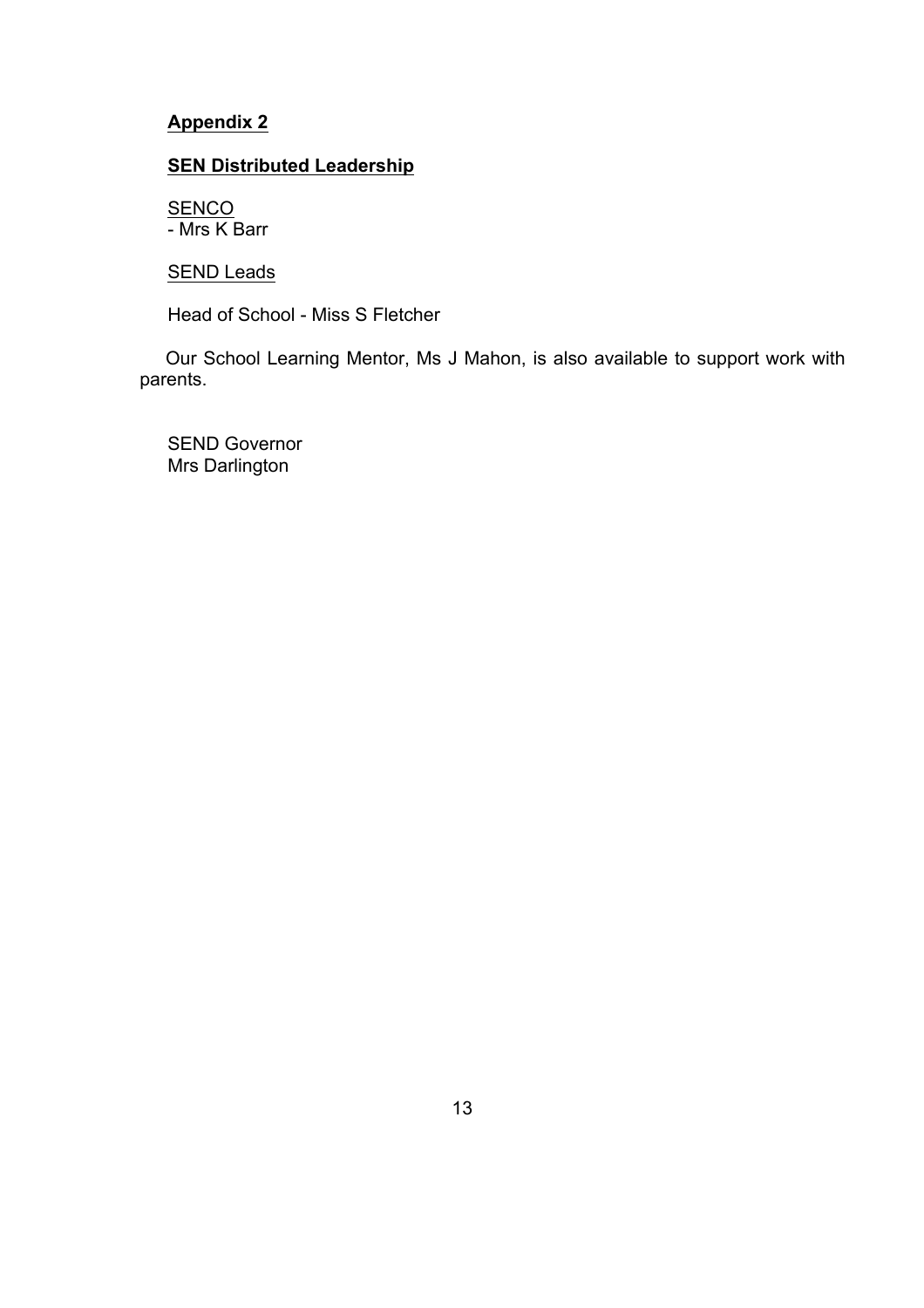# **Appendix 3**

#### **Administering Medicine Policy**

#### **Policy Statement**

While it is not our policy to care for sick children, who should be at home until they are well enough to return to school, we agree to administer medication as part of maintaining health and well-being or when they are recovering from illness. In many cases, it is possible for the child's doctor to prescribe medicine that can be taken at home in the morning and evening.

These procedures are written in line with 'The administration of medicines in educational establishments. The HeadTeacher and Health and Safety Coordinator are responsible for ensuring all staff understand and follow procedures.

#### **Procedures**

- Children taking prescribed medication must be well enough to attend the school.

- Only prescribed medication is administered. It must be in-date and prescribed for the current condition.

- Children's prescribed medicines are stored in their original containers, are clearly labelled and are inaccessible to the children.

- Parents must give prior written permission for the administration of medication. The staff receiving the medication must ask the parent to sign a consent form stating the following information. No medication may be given without these details being provided -

\*Full name and date of birth of child

\*Name of medication and strength

\*Who prescribed it

\*Dosage to be given in school

\*How the medication should be stored and the expiry date.

\*Possible side effects that may be expected should be noted

\*Signature, printed name of parent

The medication and consent form should then be given to the team Teaching Assistant who is responsible for administrating medicine in the school.

Please see Appendix 4 for copy of consent form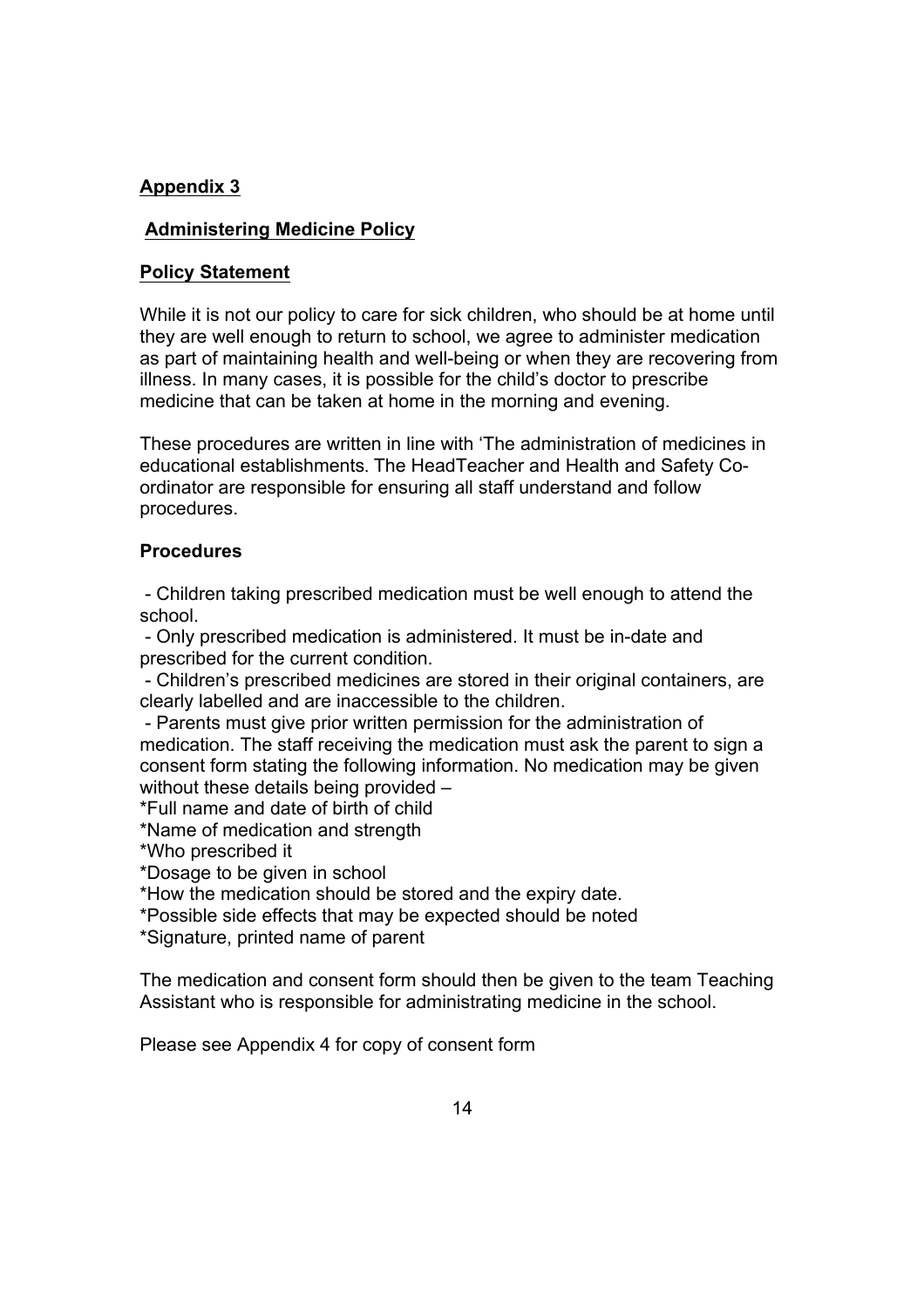- All medication is stored safely in a plastic box in the staff room either in the refrigerator or cupboard high out of the way of children.
- Clear records of administration are kept in compliance with this document. See Appendix 4. The person responsible for administrating the medicine must fill out the appropriate records after administrating medicine.

#### **Children who have long term medical conditions and who may require on going medication**

- A risk assessment is carried out for each child with long term medical conditions that require ongoing medication. This is the responsibility of the class teacher, health and safety co-ordinator and member of staff administrating the medicine. Other medical or social care personnel may need to be involved in the risk assessment.
- Parents will also contribute to a risk assessment and understand the routines of the school when administering medicines.
- For some medical conditions staff may need training in a basic understanding of the condition as well as how the medication is to be administered correctly. The training needs for staff are part of the risk assessment.
- The risk assessment includes arrangements for taking medicine on outings and the child's GP's advice is sought if necessary where there are concerns.
- A health care plan in drawn up for the child with the parent, outlining all roles and what information must be shared with other staff who come into contact with the child.
- The health care plan should include the measures to take in an emergency.
- The health care plan should be reviewed every six months or more if necessary. This includes reviewing the medication, e.g. changes to the medication or the dosage, any side effects noted etc.
- Parents receive a copy of the health care plan and each contributor including the parent, signs it.

# **Managing medicines on trips and outings**

If children are going on outings, staff accompanying the child must be fully informed of the needs and medication, read the risk assessment and signed it.

Medication for a child is taken in a sealed plastic box clearly labelled with the child's name, name of medication, inside the box is a copy of the consent form and a card to record when given.

On returning to school the information is added to the record of administration.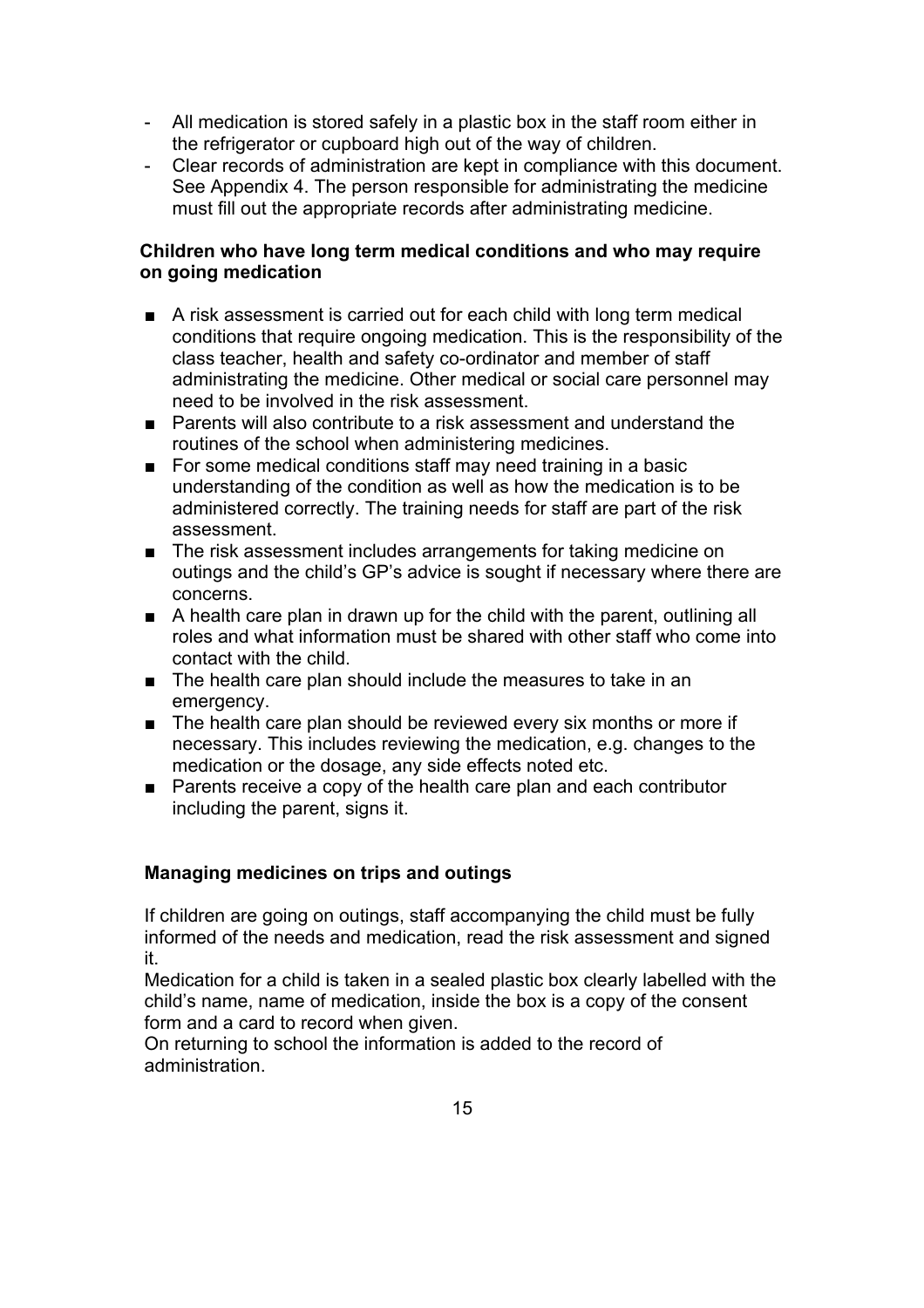If a child on medication is taken to hospital, the child's medication is taken in a sealed plastic box clearly labelled with the child's name, name of medication. Inside is a copy of the consent form signed by the parent.

# **Appendix 4**



# WILLIAM STOCKTON AND WIMBOLDSLEY FEDERATED **PRIMARY SCHOOLS**

**REQUEST FOR SCHOOL / PARENT TO GIVE MEDICATION** 

| be given the following medicine while at school |                                           |
|-------------------------------------------------|-------------------------------------------|
|                                                 |                                           |
| <b>Prescribed Medication YES/NO</b>             | <b>Over the Counter Medication Yes/No</b> |
|                                                 |                                           |
|                                                 |                                           |
| t Administration YES / NO                       |                                           |
|                                                 |                                           |
|                                                 |                                           |
| Administration YES / NO                         |                                           |
|                                                 |                                           |
|                                                 |                                           |